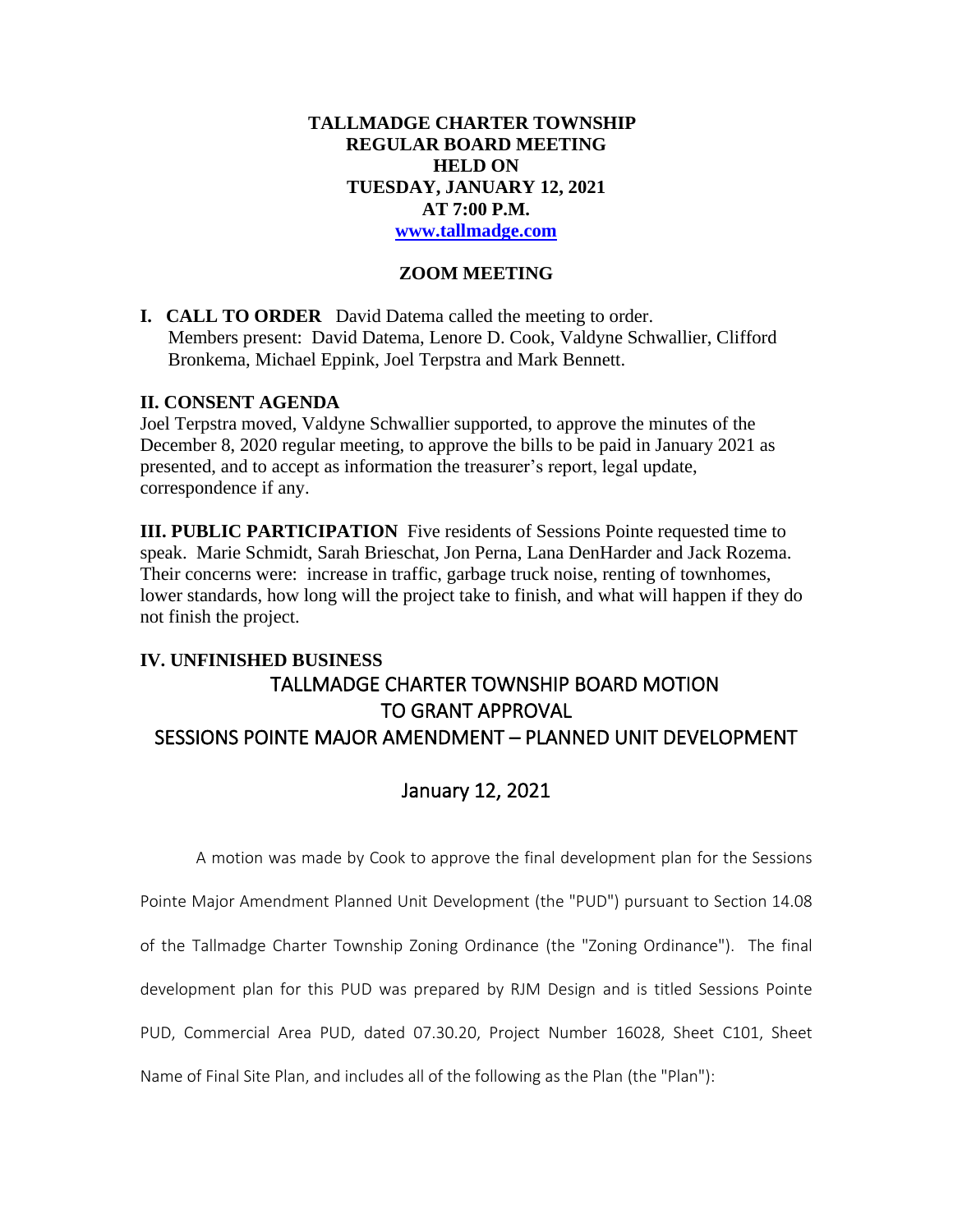- Sheet C101, Final Site Plan, Project number 16028, dated 12.29.20;
- Sheet T203D, Project No, 180411, Sessions Pointe Commercial, LLC, Final Site Plan – Sessions Pointe PUD, dated 12/30/20 Buffer Update;
- Sheet T203D, Project No, 180411, Sessions Pointe Commercial, LLC, Final Site Plan – Sessions Pointe PUD, dated 12/22/20 Hydrant Update;
- Sheet T300, Project No, 180411, Sessions Pointe Commercial, LLC, Sessions Pointe PUD, dated 7/30/2020;
- Sessions Pointe Final PUD Development Plan PUD Design Standards document, dated July 30, 2020 (1 page);
- Floor plans and elevations from Simplified Construction dated 29 DEC 2020 (4 pages) and;
- Sheet L101, Project No, 180411, Sessions Pointe Commercial, Townhome Community, Landscape Plan, dated 12/29/2020.
- To the extent the above documents contain any contradictory information, the later information will control.
- A. The Board finds that the PUD satisfies the purposes of the Planned Unit

Development District in Section 14.01 of the Zoning Ordinance.

B. The Board finds that the PUD satisfies the following standards in Section

14.03 of the Zoning Ordinance.

- 1. The PUD property, as shown on the Plan (the "Property"), consists of a minimum of ten acres.
- 2. The PUD will result in recognizable and substantial benefits to its ultimate users and to the Township in general, which benefit would otherwise be unfeasible or unlikely to be achieved if the Property were developed through conventional zoning.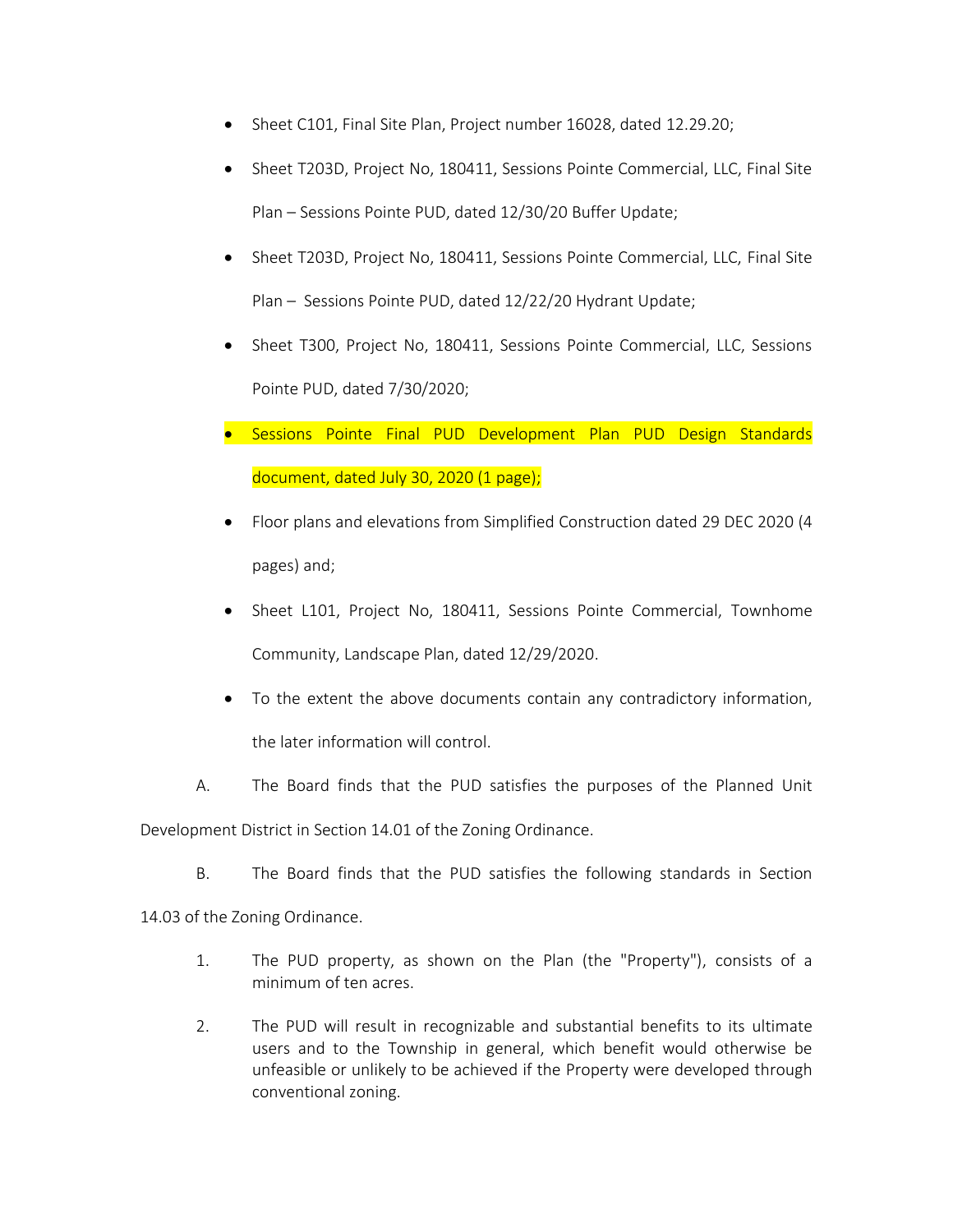- 3. In relation to underlying zoning, the proposed type and density of use in the PUD will not result in a material increase in the need for public services, facilities, and utilities, and will not place a material burden upon the Property or surrounding property owners and occupants or the natural environment.
- 4. The PUD will be compatible with the Township Master Plan and will be consistent with the intent and spirit of the Zoning Ordinance.
- 5. In relation to underlying zoning, the PUD will not result in an unreasonable negative economic impact upon surrounding properties.
- 6. The PUD will contain at least as much green area and usable open space as would otherwise be required by the Zoning Ordinance with respect to the residential use in the PUD.
- 7. The PUD will be under single ownership or control such that there is a single person or entity having responsibility for completing its construction in conformity with the Zoning Ordinance. This provision shall not prohibit a transfer of ownership or control upon due notice to the Township Clerk.
- C. The Board finds that the PUD satisfies the following standards in Section

14.04 of the Zoning Ordinance.

- 1. The maximum number of dwelling units and development density allowed within the PUD will be consistent with the Township Master Plan, the standards contained in the Zoning Ordinance, and the impact such density would have upon the water supply, sanitary sewer service, storm drainage, road capacity, traffic, parks and recreation, fire and police services, schools, character of the area, and any planned public and private improvements in the area.
- 2. The PUD will not include any non-residential uses, except on Lot 1, Lot 2, Lot 5, Lot 6, and Lot 7.
- 3. Adequate provision has been made for dedications of land for streets and essential services.
- 4. All required yards and communal areas will be landscaped and adequately and permanently maintained by the property owner, tenant, or organization responsible for maintaining common areas in the PUD.
- 5. Through an irrevocable conveyance, acceptable to the Township attorney, the developer of the PUD will assure that all yards and common areas will be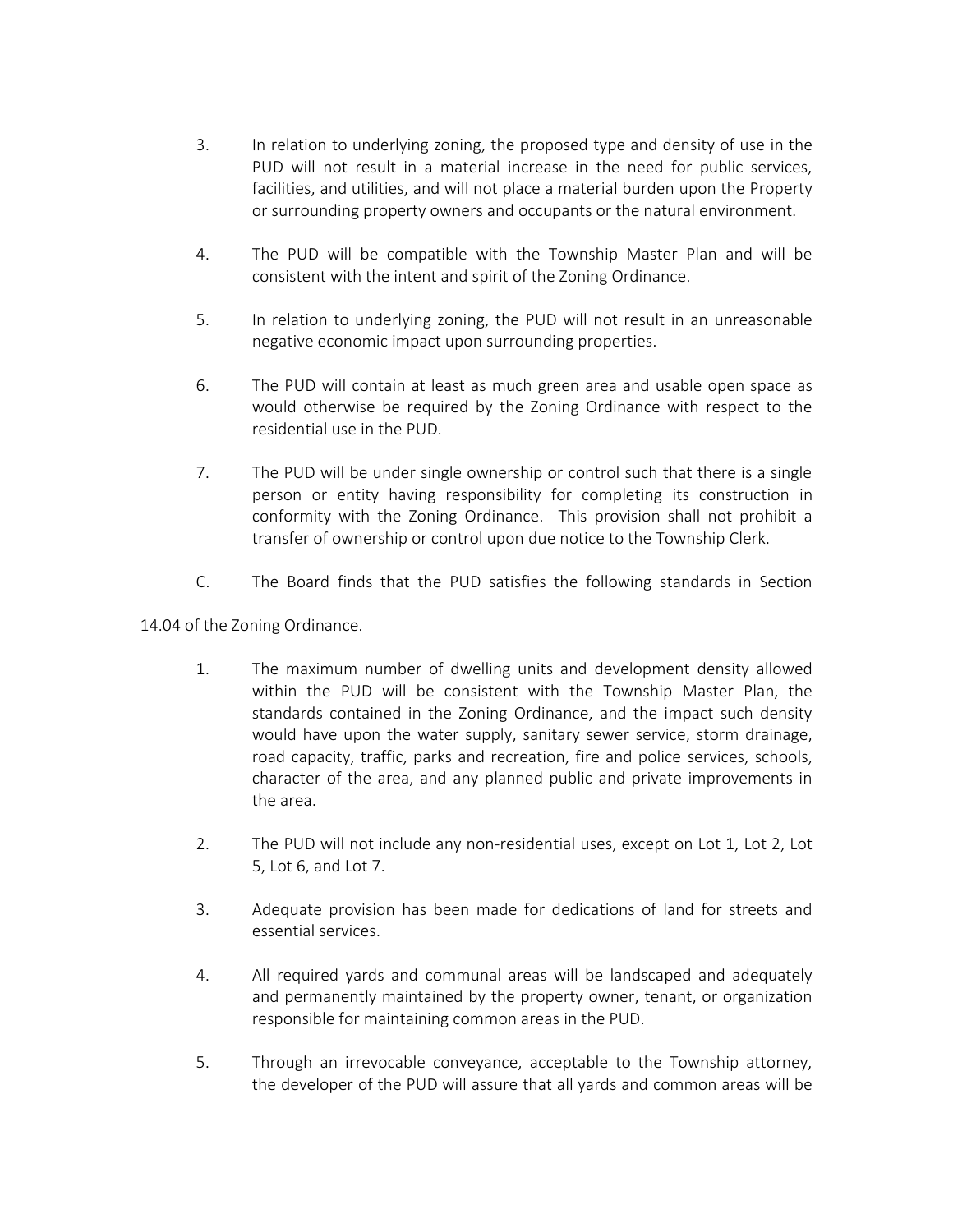developed in accordance with the Plan and never changed to another use without a proper amendment to the PUD.

- 6. Public sewer, public water, and storm sewer utilities shall be provided as shown on the Plan.
- 7. The PUD has been designed to incorporate and promote the preservation of natural resources and features. Natural resources and features will not be impaired or destroyed unless it is in the public interest to do so.
- 8. The regulations of the underlying zoning district, prior to rezoning the Property to the PUD District, relative to lot size, lot width, yard area, structure height, setback, parking and loading, landscaping, general provisions, and other improvements and facilities, shall apply except as revised by the conditions of approval placed upon this PUD.
- D. The Board finds that the PUD satisfies the following standards in Section

18.06 of the Zoning Ordinance. Subject to site plan review of final design elements as provided herein:

- 1. The applicant may legally apply for site plan review.
- 2. All required information has been provided except that which will be required for site plan review of final design elements as provided herein.
- 3. The proposed development conforms to all regulations of the zoning district in which it is located.
- 4. All elements of the site plan shall be harmoniously and efficiently organized in relation to topography, the size and type of the lot, the character of adjoining property, and the type and size of buildings. The site shall be so developed as not to impede the normal and orderly development or improvement of surrounding property for uses permitted in this Ordinance.
- 5. The landscape shall be preserved in its natural state, insofar as practical, by minimizing tree and soil removal, and by topographic modifications which result in maximum harmony with adjacent areas.
- 6. Natural resources will be preserved to and protected to the maximum feasible extent and organic, wet, or other soils which are not suitable for development will be undisturbed or will be modified in an acceptable manner.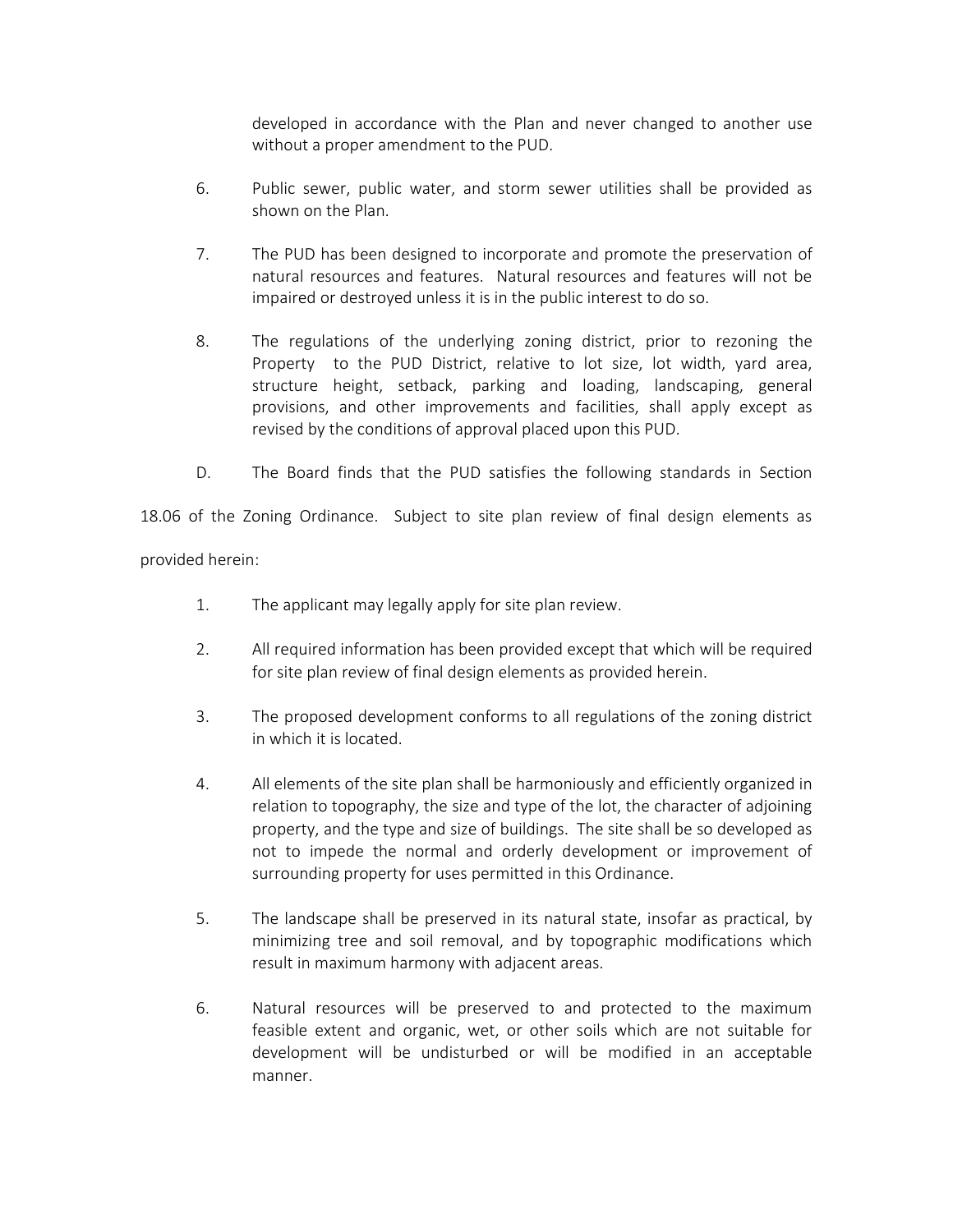- 7. The proposed development will not cause soil erosion or sedimentation problems.
- 8. The drainage plan for the proposed development is adequate to handle anticipated storm water runoff and will not cause undue runoff onto neighboring property or overloading of water courses in the area.
- 9. The proposed development properly respects floodways and floodplains on or in the vicinity of the subject property.
- 10. The plan meets the specifications of Tallmadge Township for water supply, sewage disposal or treatment, storm drainage, and other public facilities.
- 11. With respect to vehicular and pedestrian circulation on the site, including walkways, interior drives, and parking; special attention shall be given to the location, number and spacing of access points; general interior circulation; separation of pedestrian and vehicular traffic; the avoidance of building corners next to access drives; and the arrangement of parking areas that are safe and convenient, and insofar as practicable, do not detract from the design of the proposed buildings and structures, neighboring properties and flow of traffic on adjacent streets.
- 12. All buildings or groups of buildings shall be so arranged as to permit emergency vehicle access by some practical means as required by the Township fire department.
- 13. The site plan shall provide reasonable, visual, and sound privacy for all dwelling units located therein. Fences, walks, barriers, and landscaping shall be used, as appropriate, for the protection and enhancement of property and for the privacy of its occupants.
- 14. All loading and unloading areas and outside storage of materials which face or are visible from residential districts or public thoroughfares, shall be screened by a vertical screen consisting of structural or plant materials. Also, outdoor storage of garbage and refuse shall be contained, screened from view, and located so as not to be a nuisance to the subject property or neighboring properties.
- 15. All lighting shall be shielded from adjacent properties and public right-of-way.
- 16. Phases of development are in logical sequence so that any phase will not depend upon a subsequent phase for adequate access, public utility services, drainage, or erosion control.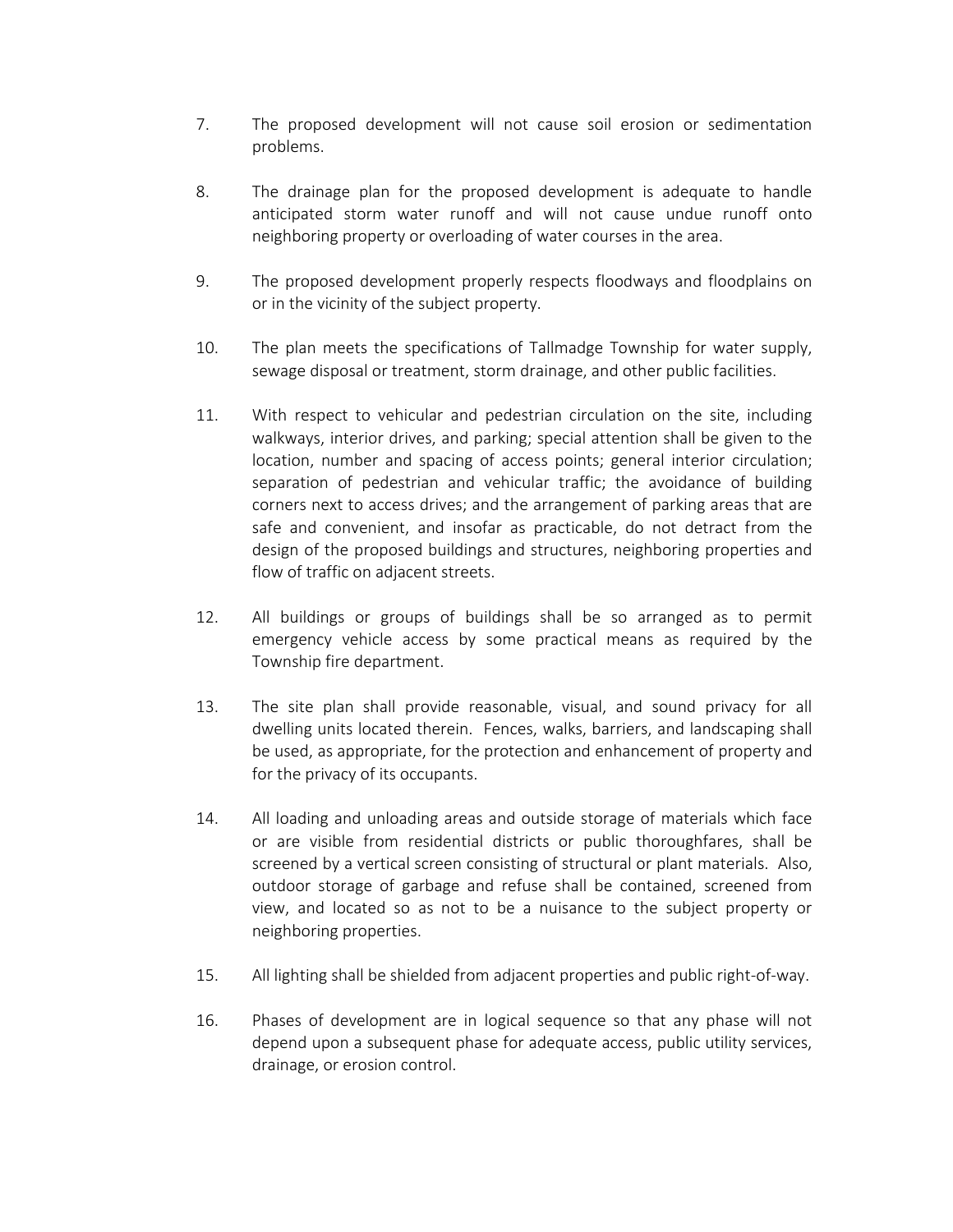- 17. Site plans shall conform to all applicable requirements of state and federal statutes and approval may be conditioned on the applicant receiving necessary state and federal permits before a building permit or occupancy permit is granted
- E. The approval of the Plan for the PUD by the Board is based upon the

following conditions.

- 1. The developer shall provide a recordable document, acceptable to the Township attorney, that will assure that all yards and common areas will be developed in accordance with the Plan and never changed to another use without a proper amendment to the PUD.
- 2. The Plan shall be updated to include pathway along Lake Michigan Drive to the west property line of the development pursuant to Section 3.36 of the Zoning Ordinance. The pathway along Lake Michigan Drive shall be constructed within one (1) year from the date of occupancy of the first townhome unit. Based upon reasonable evidence of factors outside of the control of the owner of the PUD to complete the pathway as stated herein, the owner may request a one (1) year extension from the Tallmadge Charter Township Planning Commission.
- 3. The developer shall comply with all requirements of the Township engineer and in particular, ensure that the Township Engineer and the Ottawa County Water Resources Commissioner are satisfied with the stormwater drainage plans for the entirety of the original and amended PUD.
- 4. The developer shall comply with all requirements of the Township Fire Department consistent with applicable fire code.
- 5. All utilities within the multi-family development area installed by the applicant, including electric and cable, shall be buried underground.
- 6. All off-street parking shall be constructed at the same time as the internal drive on which they are adjacent.
- 7. No parking shall occur on the internal drives or Sessions Pointe.
- 8. No more than 42 units shall be constructed.
- 9. All trees shown on the plan within Lots 2 and 7 shall remain on the site plan and shall be planted at the time an occupancy permit is issued for any of the adjacent multi-family buildings and such planting shall be evidenced by an easement in a form acceptable to the Township attorney.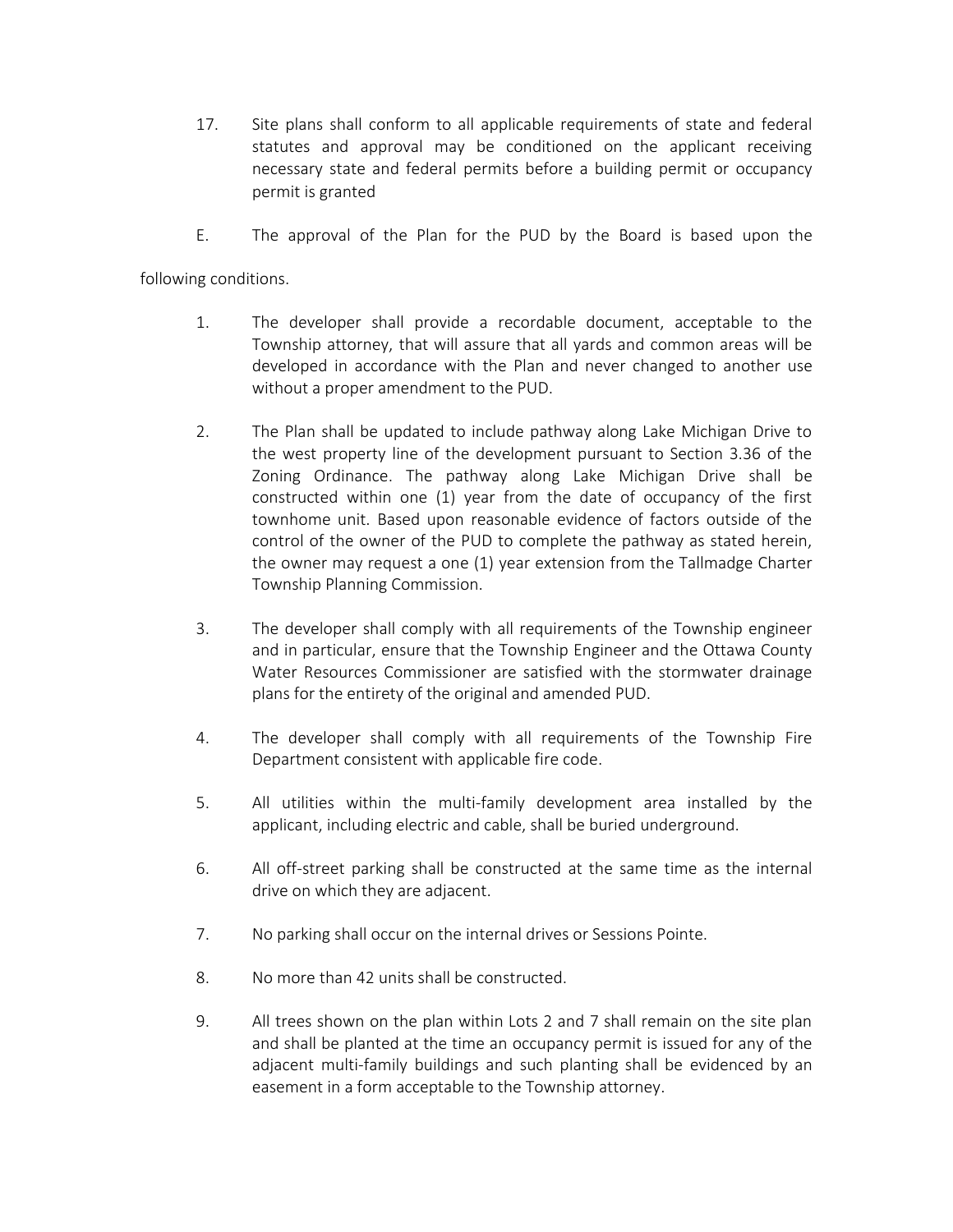- 10. Each townhouse unit shall be used exclusively for residential occupancy, and no unit shall be used for any purpose other than that of a single family residence or purposes incidental to single family residential use. For this purpose, "single family" means one person or a group of two (2) or more persons who live together as a single housekeeping unit having a demonstrable and recognizable permanent bond characteristic of a cohesive group of people, expressly not including any group of people such as a fraternity, sorority, club, college students, or other individuals where a common living arrangement is temporary. The Association shall maintain a list of the permitted occupants of each unit for purposes of verification of compliance.
- 11. No existing wetland shall be disturbed without the issuance of applicable permits by the Michigan Department of Environment, Great Lakes and Energy (EGLE) or its successor.
- 12. The PUD shall use a single service provider for garbage, recycle, and yard waste removal.
- 13. All garbage cans and bins, recycle cans and bins, and yard waste cans and bins shall be stored inside except on the day of service pick-up and twelve (12) hours prior to the day of service pick-up.
- 14. The HOA shall require each unit owner to pay annual dues necessary for garbage, recycle, and yard waste removal.
- 15. The developer shall comply with the PUD application, except as provided herein, including the Plan.
- 16. The developer shall comply with all Federal, State, County, and Township laws and ordinances, specifically including all the requirements of the Zoning Ordinance.
- 17. The developer shall sign a contract for recording with the Ottawa County Register of Deeds, which shall incorporate by reference the conditions of approval for this PUD.

Caveat: Last update to be used if there are any conflicting items.

Terpstra seconded the motion.

- YES: Datema, Cook, Schwallier, Bronkema, Terpstra.
- NO: Bennett, Eppink.